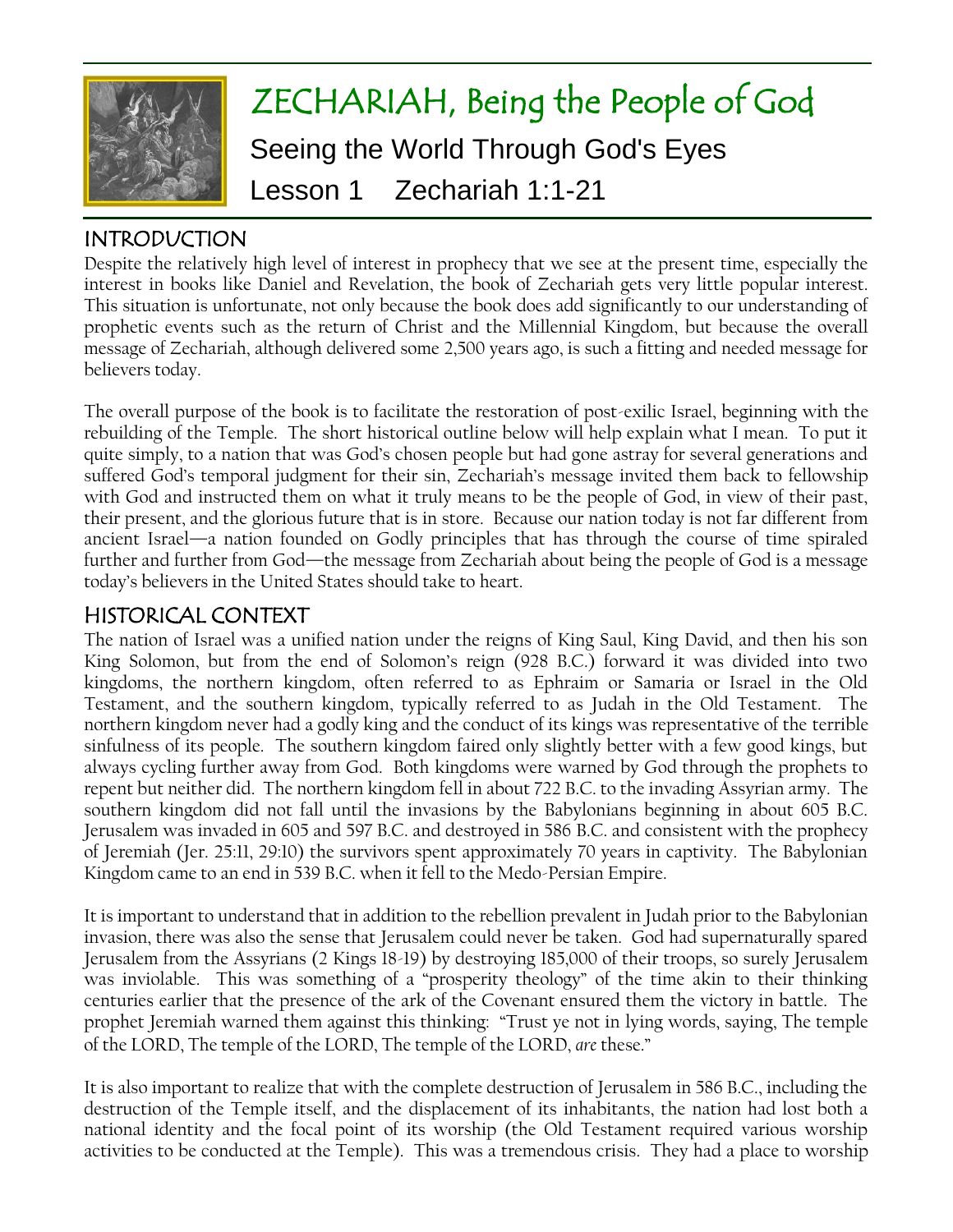ever since their journey through the wilderness under Moses" leadership (the Tabernacle), but for the first time in centuries that was all gone. The empty promises of sin and rebellion and false theology had left the Jewish people without a home, without hope (for God had left them in the hands of Gentile oppressors) and in a state of despair.

Significantly, the rule under the Medo-Persian Empire that succeeded the Babylonians as the world superpower brought about a major change in how subject people were dealt with. King Cyrus the Great took over in 539 B.C. and later decreed that the Jewish people could return to Jerusalem to rebuild their temple (Ezra 1:2-4). We know from extra-Biblical history that this move was representative of his dealings with subject peoples generally. The famous Cyrus Cylinder describes his philosophy in his own words: "I am Cyrus, king of the world, great king, legitimate king, king of Babylon, king of Sumer and Akkad, king of the four rims (of the earth)… I (also) gathered all their (former) inhabitants and return (them to) their habitations ….May all the gods whom I have resettled in their sacred cities ask daily Bel and Nebo for a long life for me and may they recommend me (to him); to Marduk, my lord, they may say this: "Cyrus, the king who worships you, and Cambyses, his son."" Although Cyrus thought he acted on his own to appease the gods, indeed he was the pawn of the one true God: "That saith of Cyrus, *He is* my shepherd, and shall perform all my pleasure: even saying to Jerusalem, Thou shalt be built; and to the temple, Thy foundation shall be laid." (Isaiah 44:28). Approximately 50,000 Jews returned, which included both the prophets Haggai and Zechariah, under the leadership of Zerubbabel the governor and Joshua the High Priest.

The temple was not immediately rebuilt. An altar was constructed so that the sacrifices could resume (Ezra 3:1-6) and later the foundation for the temple was completed (Ezra 3:8-13, 5:16). But the temple"s construction halted for 16 years. Also, Cyrus died in battle in 530 B.C. and was succeeded by his son, Cambyses II, a tyrant whose reign ended with his death in 522 B.C. The Jewish historian Josephus commented that Cambyses II was "bad by nature." He apparently fell on his own sword while dismounting a horse and later died. He was succeeded by a 28-year old officer that served under his father named Darius Hystaspes. Darius brought stability to the land and n 520 B.C., the second year of Darius" reign, God raised the prophet Haggai to prompt the people to complete the temple. About the same time, God raised Zechariah whose prophetic ministry had the same basic purpose. Shortly after the Temple construction began in 520 B.C., the Persian governor Tattenai and others challenged the effort, but Darius mandated that the work continue. (Ezra 6:1-12; Haggai 1:1-2). Their ministries were a success and the temple construction resumed and later was completed in 515 B.C. (Ezra 6:15). Because Zechariah"s message (God"s message) was very much about encouraging God"s people to truly be the people of God in their day-to-day living, the message is every bit as rich and relevant today as it was over 1500 years ago when it was first preached.

# GOD'S CALL TO ABANDON THEIR PAST WAYS (1:1-6)

## **1:1** "In the eighth month, in the second year of Darius, came the word of the LORD unto Zechariah, the son of Berechiah, the son of Iddo the prophet, saying,"

The name Zechariah means "Yahweh remembers." As the book unfolds, we will see that the consistent theme is exactly that, namely that Yahweh remembers His people and His promises to them. To a people coming out of a captivity they thought impossible, with very little to return to in Jerusalem, a people in desperate need of hope, they needed to know more than anything that Yahweh remembers.

Zechariah receives this first of his eight night visions (verse 1:7) in October or November, 520 B.C. It is the second year of the reign of the Persian king Darius Hystaspes (521-486 B.C.). What we will read as the book unfolds is not truly Zechariah"s message, but God"s. It is *"the word of the LORD."* This is the theme of the first six verses of the book or the preamble of the book, the inviolability of the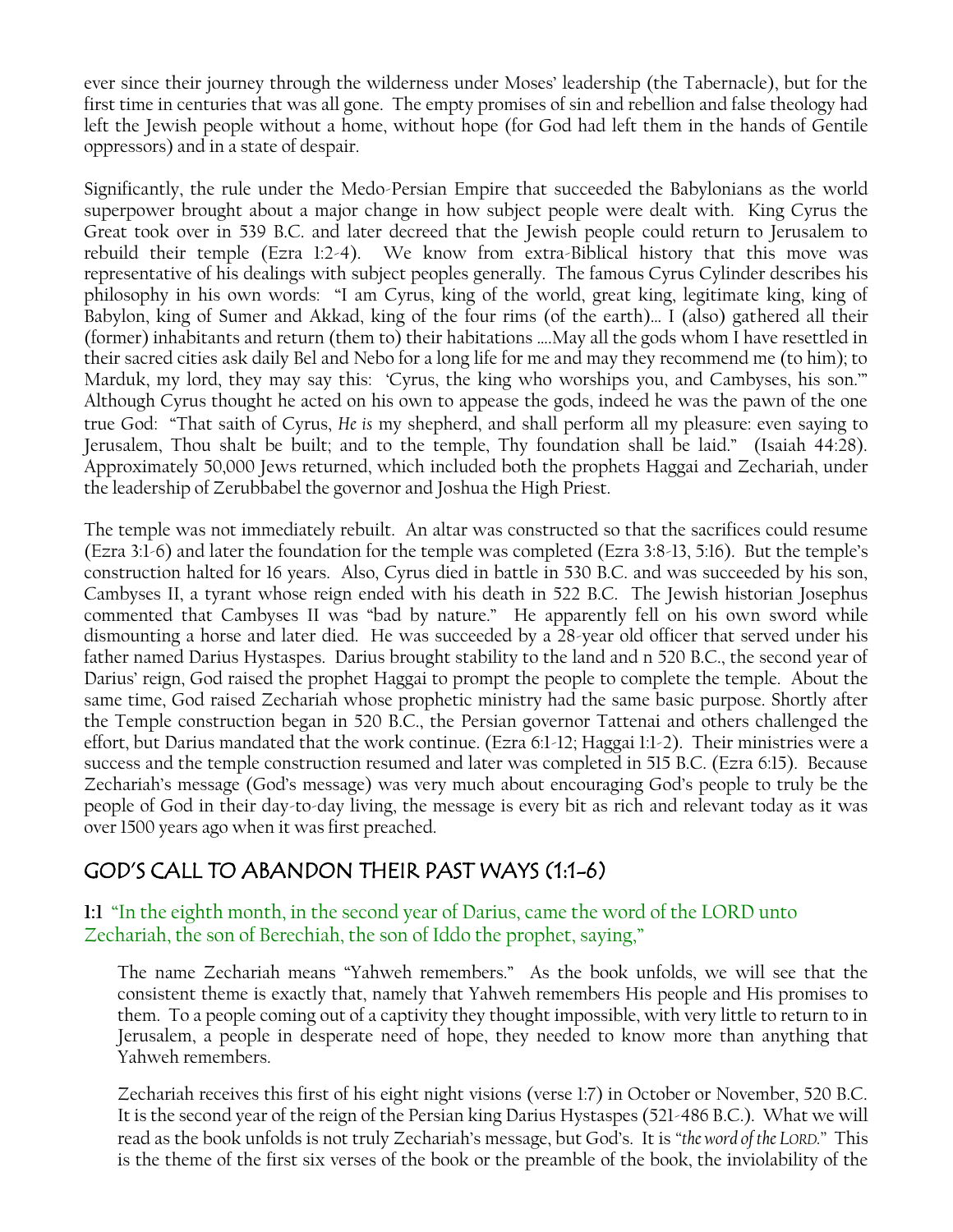Word of God. Increasingly, we find the Bible under attack from all directions. Ultimately, each person has to decide what he or she believes about the Bible. But make no mistake about it, the Bible claims for itself over and again to be the very Word of God. While the Bible is under attack, many of the scoffers are the same people who claim some sort of superior spirituality. In truth, what we know of God is limited to what God has revealed to certain men, inspired of the Holy Ghost to write the Scriptures. (John 16:13; 1 Corinthians 2:1-10; 1 Peter 1:21). For this reason, to reject the Word of God is to reject the God of the Word. One cannot say, "I love God" or "I seek God" and at the same time openly reject God"s thinking, which is revealed in His Word.

Zechariah is the son of Berechiah and grandson of Iddo. There is much debate about this genealogy because elsewhere Zechariah is referred to only as the son of Iddo (Ezra 5:1, 6:14) and in Isaiah 8:2 there is a Zechariah, son of Jeberekiah, mentioned. Since in the Hebrew the notion of "son" could be used of a grandson, this does not present a problem. Also, Jeberekiah could simply be a longer version of the same name, Berechiah. What is significant is that Zechariah came from a priestly line. (Nehemiah 12:16). Another complication comes from Jesus" statement in Matthew 23:35: "That upon you may come all the righteous blood shed upon the earth, from the blood of righteous Abel unto the blood of Zacharias son of Barachias, whom ye slew between the temple and the altar." There is no Old Testament reference to the murder of Zechariah (that author of this book) and so people debate whether Jesus had another Zechariah in mind or was mistaken. The best solution is simply that Jesus knew something not recorded in the Old Testament.

## **1:2** "The LORD hath been sore displeased with your fathers."

The historical context of this book is that following the 70 years of Babylonian captivity, God has returned a refined remnant to Israel to reconstitute the nation, through whom God will still fulfill His covenant promises (particularly as to Messiah). This remnant will be reminded of their fathers" rebellion and subsequent judgment. God always warns ahead of time of His judgment. For example, through Habakkuk, He warned that He would bring the Babylonians in judgment against Judah. But they refused to repent because they did not like the message. God was *"sore displeased"* with them and though longsuffering, His pronounced words of judgment came to pass.

# **1:3** "Therefore say thou unto them, Thus saith the LORD of hosts; Turn ye unto me, saith the LORD of hosts, and I will turn unto you, saith the LORD of hosts."

God gives Zechariah the words that he is to deliver to the remnant of Israel. Here again, it is emphasized that this is not Zechariah"s message: *"Thus saith the LORD of hosts."* This is all the credibility the message needs. This is why we can take the teachings of the Scriptures as words to live by, words to parent by, and words to guide our marriages, our social behavior and everything of our lives. Skeptics sometimes ask why a Christian spends so much time learning the Bible. The reason is simple, for in it *"Thus saith the LORD of hosts."* The Bible is not a prop. Remember what Peter said to Jesus at the end of John 6: *"Lord, to whom shall we go? thou hast the words of eternal life."*

Notice that it is not just the Lord, but the Lord of Hosts. By hosts is meant armies. God is the great general in charge of armies of angels and able to carry out His will, as we shall see in Zechariah"s first vision later in this chapter.

Notice also what God says, *"Turn ye unto me … and I will turn unto you."* We can make two critical observations. The first is that this is a call from God to repent (to turn or change one"s thinking with a resulting conduct change). This is a common statement throughout the prophets. God always appeals to His people to turn to Him. Here, we must understand this in light of what God just said about their fathers. God was *"sore displeased"* with them, and His appeal to this generation is to not be like their fathers. They had committed treason against the one with whom they had contracted through the mediator Moses. In Deuteronomy 28, the terms of blessings and cursings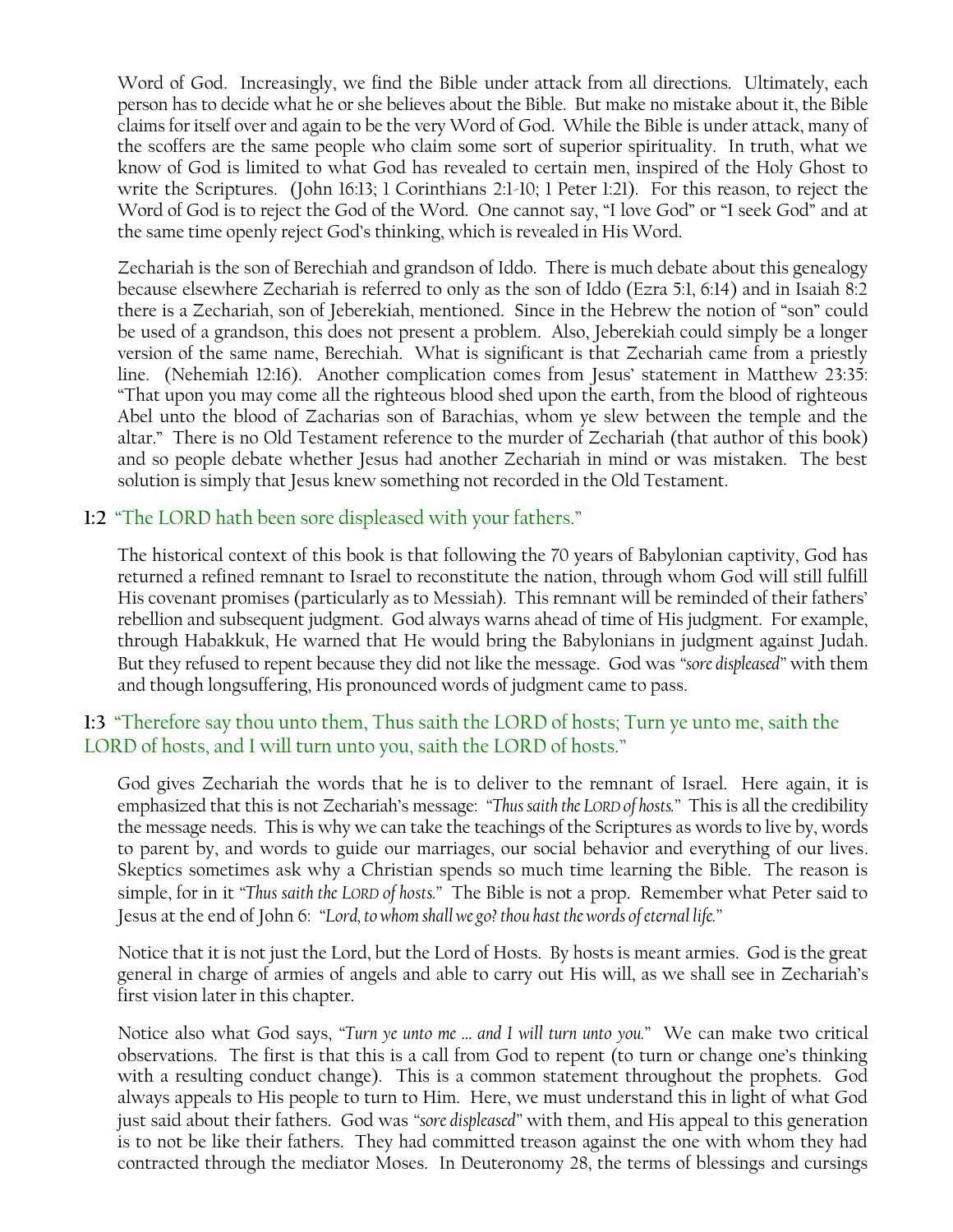are spelled out quite specifically. As a nation, they had breached the treaty with God and suffered the consequences exactly as God told them they would: "But it shall come to pass, if thou wilt not hearken unto the voice of the LORD thy God, to observe to do all his commandments and his statutes which I command thee this day; that all these curses shall come upon thee, and overtake thee." (Deuteronomy 28:15).

The second point is a promise. When people turn to God, He turns to them. This is a simple principle that God repeats through James in the New Testament: "Draw nigh to God, and he will draw nigh to you. Cleanse *your* hands, *ye* sinners; and purify *your* hearts, *ye* double minded." (James 4:8). These people had chased the alluring promises of sin and rebellion and found the promises empty and only despair to grasp on to. To every person who lives without hope, the very simple answer to the question of how to make things right in their life begins with this message. Turn to God and He will draw near to you. If we are to believe humanistic psychology, the self-help gurus, or Oprah or false religions, it cannot possibly be that finding real purpose and hope in life can be achieved in this way. To these false prophets, who will pass with time, God's Word remains true, and this simple statement from Zechariah still remains as step one in being the people of God.

### **QUESTIONS**

- 1. Based on verses 2 and 3, what can we deduce about a child"s obligation to follow the ways of their parents in worship, parenting, and behavior in general? What does this say about the priority of traditions?
- 2. In practical terms, what does it look like in a person"s life when he turns to God and God turns to Him?
- 3. If a person truly wants God"s blessing on his family, his job, his marriage, his relationship with his parents, etc., what is step one?

**1:4** "Be ye not as your fathers, unto whom the former prophets have cried, saying, Thus saith the LORD of hosts; Turn ye now from your evil ways, and *from* your evil doings: but they did not hear, nor hearken unto me, saith the LORD."

God is very explicit here. They should not follow the example of their fathers. Their fathers were given revelation from God through His prophets. They were told to repent of their sinful deeds, but they refused to do so. They had competing messages to choose between and they chose to reject God"s message. At the root of their rejection was sin.

#### **QUESTIONS**

- 4. What do you think their fathers thought about God"s Word revealed through the former prophets? Why didn"t they properly respond and how did they justify their disobedience?
- 5. What should we do if we hear a message preached in church that makes us feel guilty or uncomfortable?

# **1:5** "Your fathers, where *are* they? and the prophets, do they live forever?"

These two rhetorical questions are piercing. Their fathers and the prophets they ignored are dead and gone. But what about the words spoken by the prophets as they were moved of God? Those words stand.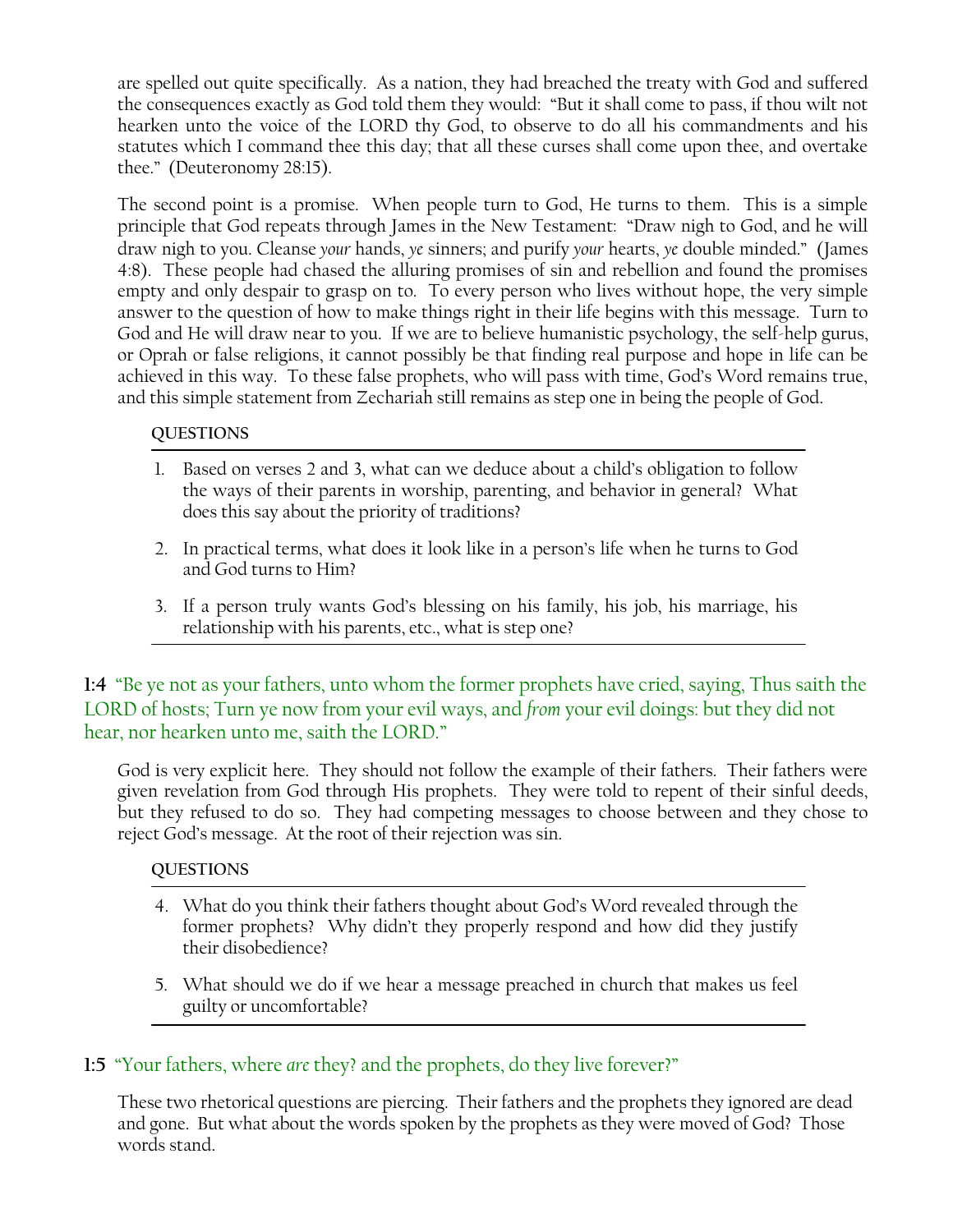**1:6** "But my words and my statutes, which I commanded my servants the prophets, did they not take hold of your fathers? and they returned and said, Like as the LORD of hosts thought to do unto us, according to our ways, and according to our doings, so hath he dealt with us."

Again, God asks a rhetorical question whose answer is "yes." God"s Word was true. His warnings of judgment were brought to pass. The Babylonians did invade Judah and defeated it and carried captives to Babylon. In this way, God"s word took hold of their fathers. Although they did not repent before the Word of God took hold of them, those that survived later had to concede that God did to them exactly what He said He would. The evidence was indisputable and so the decision this day to choose God"s message should be an easy one for them.

### **QUESTION**

6. What is the implication from this verse about the proper role of God"s Word in our lives? Does it matter if we do not agree with God"s viewpoint on an issue?

# FIRST NIGHT VISION: GOD THAT IS SOVEREIGN (1:7-17)

**1:7** "Upon the four and twentieth day of the eleventh month, which *is* the month Sebat, in the second year of Darius, came the word of the LORD unto Zechariah, the son of Berechiah, the son of Iddo the prophet, saying,"

The day is the 24<sup>th</sup> day of the eleventh month, or Shebat. In our calendar, it is February 15, 519 B.C. This means that about three months have passed since verse 1.

# **1:8** "I saw by night, and behold a man riding upon a red horse, and he stood among the myrtle trees that *were* in the bottom; and behind him *were there* red horses, speckled, and white."

This verse begins the first of eight visions commonly referred to as Zechariah's "night visions." In a single night, Zechariah saw eight spectacular visions, of which he writes. We should note that much of this book, as in this chapter, is what is known as *apocalyptic literature*. This is highly symbolic literature where God uses symbols to convey His thinking and perspective to us. This literature type often focuses on national or global events. A common aspect of apocalyptic literature that we will see throughout these visions is that God is not trying to "hide the ball," but instead is trying to teach us. And to the extent that any of the symbolic meanings seem hidden, God provides the answers through angels. And then we are provided the answers through what Zechariah has written.

Zechariah sees a man on a red horse standing by myrtle trees in the bottom of a ravine. He also sees other horses, and although the text does not specify the number, by implication there are four horses, which is consistent with the similar vision in Zechariah 6:1-7. We will see that the number four is symbolic in this chapter, a point we will return to shortly. If there are a total of four horses, then there are two red horses, one speckled and one white. The primary significance of the horses is that horses were associated with militaries in the ancient world; these are the horses of the Lord of Hosts, or Lord of Armies. From the verses that follow, it may be that each horse has a rider.

Myrtle trees are common in Israel. They are very small trees, sometimes looking more like a shrub than a tree. The location of these small trees at the very bottom of the ravine will be significant as the explanation of the vision unfolds. We should note that myrtles were used to construct the booths in the Jewish Feast of Tabernacles, a feast specifically mentioned later in this book and a feast that was representative of communion with God. (Nehemiah 8:15).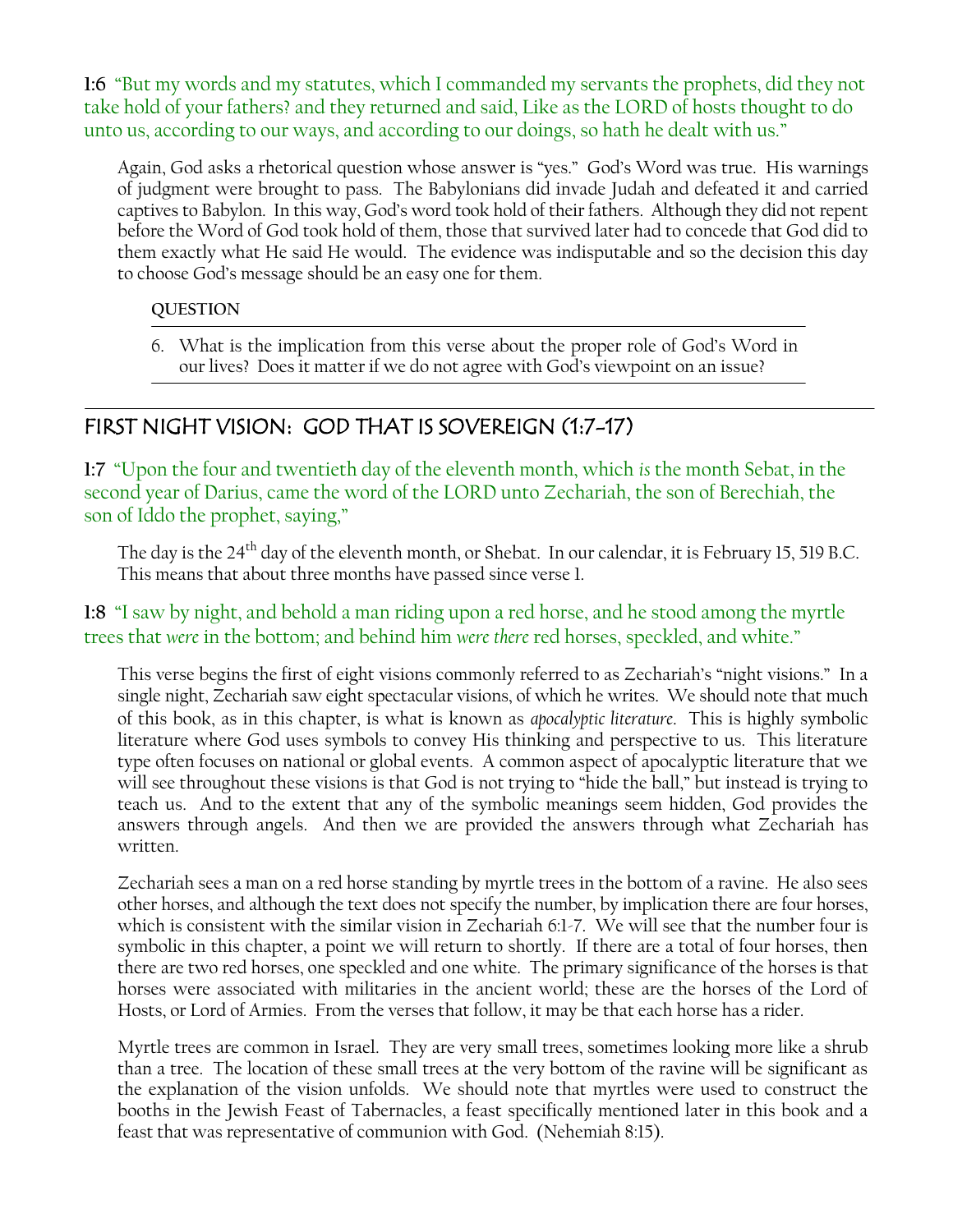# **1:9** "Then said I, O my lord, what *are* these? And the angel that talked with me said unto me, I will show thee what these *be*."

As already indicated, it is common in apocalyptic literature for God to use an angel to help the prophet (and by application, us) understand the symbols. Zechariah asks the angel what the vision of the four horses meant and the angel agrees to provide the explanation.

# **1:10** "And the man that stood among the myrtle trees answered and said, These *are they* whom the LORD hath sent to walk to and fro through the earth."

The speaker is the angel on the red horse that was seen standing in verse 8. He says *"these"* in reference to the four horses (and perhaps riders) that the *"LORD hath sent to walk to and fro through the earth."* That there seem to be four horses is important because it speaks of their having walked to and fro in all four directions. The concept of walking to and fro the earth is a statement of God"s dominion over it. If God did not have dominion over it, He could not send His servants to scope it out in its entirety. In Job 1:7, Satan uses similar language to express his belief in his own dominion over the earth: *"And the LORD said unto Satan, Whence comest thou? Then Satan answered the LORD, and said, From going to and fro in the earth, and from walking up and down in it."* Similarly, in Genesis 13:17, God tells Abraham to walk the promised land that God had given him; Abraham"s walking over it would establish his ownership and dominion over it. A similar claim is made by the King of Tyre in Ezekiel 28:14. We live in a world where nations and empires have risen over and again and claimed authority over the world or part of it, and now more and more humanity as a whole is claiming authority over the world, and Satan is behind these claims to the throne. But God is not limited by these claims, and in particular, God can restore Israel and still fulfill His promises to Israel. Israel has a basis for hope, the best basis their can be, the promise of God.

# **1:11** "And they answered the angel of the LORD that stood among the myrtle trees, and said, We have walked to and fro through the earth, and, behold, all the earth sitteth still, and is at rest."

The rider on the red horse that spoke to Zechariah is now identified as "the angel of the LORD." This is a common Old Testament phrase and often the identification is interchanged with Lord. For instance, in Exodus 3, this phrase is interchanged with LORD (Jehovah), and in John 8, Jesus claims to be the *"I AM"* that spoke to Moses from the burning bush. Accordingly, many conservative theologians believe that *"the angel of the LORD*" is the pre-incarnate Jesus Christ. The other riders answer the angel of the Lord. They are providing their report. They have scouted the entire planet (recall earlier God was referred to as *"the LORD of hosts,"* that is, the LORD of armies of angels) and the entire planet is at rest. The point is that the nations are at rest or peace. The question to be answered is why they are at rest.

# **1:12** "Then the angel of the LORD answered and said, O LORD of hosts, how long wilt thou not have mercy on Jerusalem and on the cities of Judah, against which thou hast had indignation these threescore and ten years?"

For seventy years, Babylon had domination over Judah and several of its neighbors. God raised up Babylon for the purpose of executing judgment on Judah. The angel of the LORD in this verse is interceding on behalf of Judah and asking God, the LORD of hosts (armies), when the judgment will be lifted.

## **1:13** "And the LORD answered the angel that talked with me *with* good words *and* comfortable words."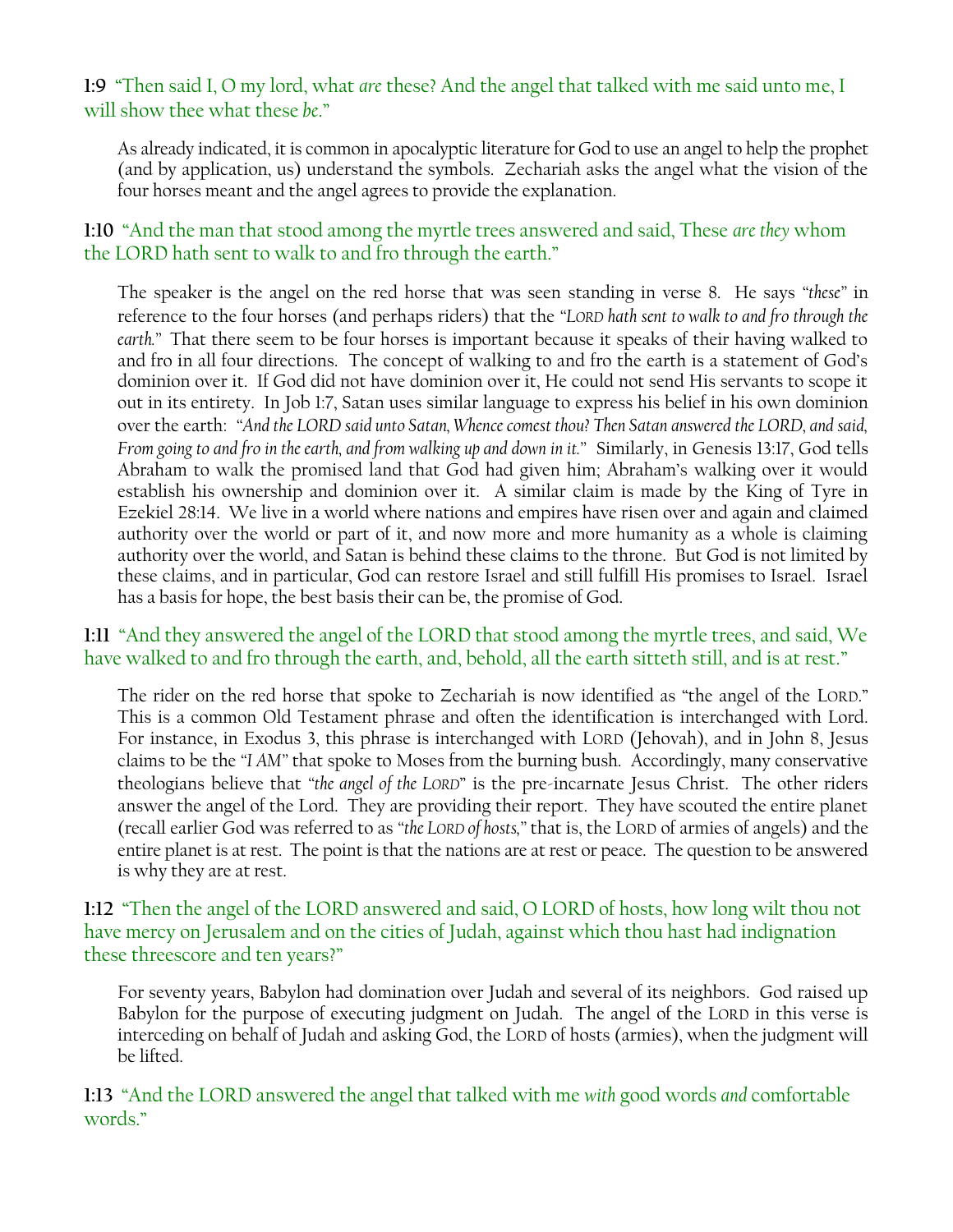God answers the question with *"good words and comfortable words."* The question was as to when God would lift the judgment and the answer is "now." This will mean not only that Judah is no longer under the thumb of Babylon (that had occurred almost 20 years prior), but also that Judah is being reconstituted as a nation in its own land and with a temple, the focal points of its worship. God"s message of restoration of His people is the primary theme of Zechariah"s book, which is consistent with the meaning of Zechariah's name ("Yahweh remembers").

# **1:14** "So the angel that communed with me said unto me, Cry thou, saying, Thus saith the LORD of hosts; I am jealous for Jerusalem and for Zion with a great jealousy."

Now the angel of the LORD speaks to Zechariah and gives him a message from God to the people. These are words of comfort. God"s jealousy for Jerusalem is not sinful jealousy as the word infers when it speaks of human behavior (i.e., according to Merriam-Webster, **a**: intolerant of rivalry or unfaithfulness **b**: disposed to suspect rivalry or unfaithfulness). Rather, it speaks of God"s love in action for His people.

# **1:15** "And I am very sore displeased with the heathen *that are* at ease: for I was but a little displeased, and they helped forward the affliction."

The *"heathen"* refers to Gentiles. God does not say that He is displeased with all Gentiles, but that He is displeased with the ones *"at ease."* The reason for God"s displeasure is stated, and this reason helps explain to us the vision. Certain Gentiles are *"at ease"* because they have, from their perspective, destroyed Judah as a nation and are wallowing in a false security. We must recall that God raised the Babylonians to come against Judah as a judgment for its sinfulness and probably the Babylonians are primarily in view here. When the Babylonians were defeated in 539 B.C. by the Medo-Persians, Judah"s affliction was somewhat relieved, but it was still under the thumb of a foreign power. And of course, other Gentiles had oppressed Israel throughout history (e.g., the Egyptians, the Assyrians, the Edomites). What God says is that His source of displeasure is when a nation He raised to bring judgment went too far, it *"helped forward the affliction."* With specific reference to Babylon, God prophecied their fall even before their defeat of Judah. (Isaiah 47:5-9). They overstepped their bounds and increased the punishment of the Jews. God did intend *"affliction"* for his people, in the form of judgment for sinfulness, and although the judgment would mean death for some and scattering for others, the actual judgment inflicted was more severe than God had authorized.

#### **QUESTIONS**

- 7. What is a Biblical worldview? How does this concept relate to Zechariah"s night vision?
- 8. Should Christians desire to have a Biblical worldview, and if so, what should be done to develop a Biblical worldview?

# **1:16** "Therefore thus saith the LORD; I am returned to Jerusalem with mercies: my house shall be built in it, saith the LORD of hosts, and a line shall be stretched forth upon Jerusalem."

God says He has returned to Jerusalem with mercies (i.e., compassion). This statement makes sense in light of the next statement, namely that *"my house"* (the Temple) will be rebuilt. The original Temple, often referred to as Solomon"s Temple because it was constructed during his reign as the king of Israel, was destroyed in 586 B.C. by the Babylonians. Like the little book of Haggai, a primary theme of Zechariah"s prophecy is to encourage the rebuilding of the Temple. The implication from God"s return is that He left at some point prior to this time (see Ezekiel 10-11). After God"s departure from Jerusalem, the Babylonians were able to overtake it. But now, God has returned and the remnant is safe. A line will be used to measure the size of Jerusalem. This is foreshadowing that Jerusalem"s future, from Zechariah"s time, will far exceed its past glory.